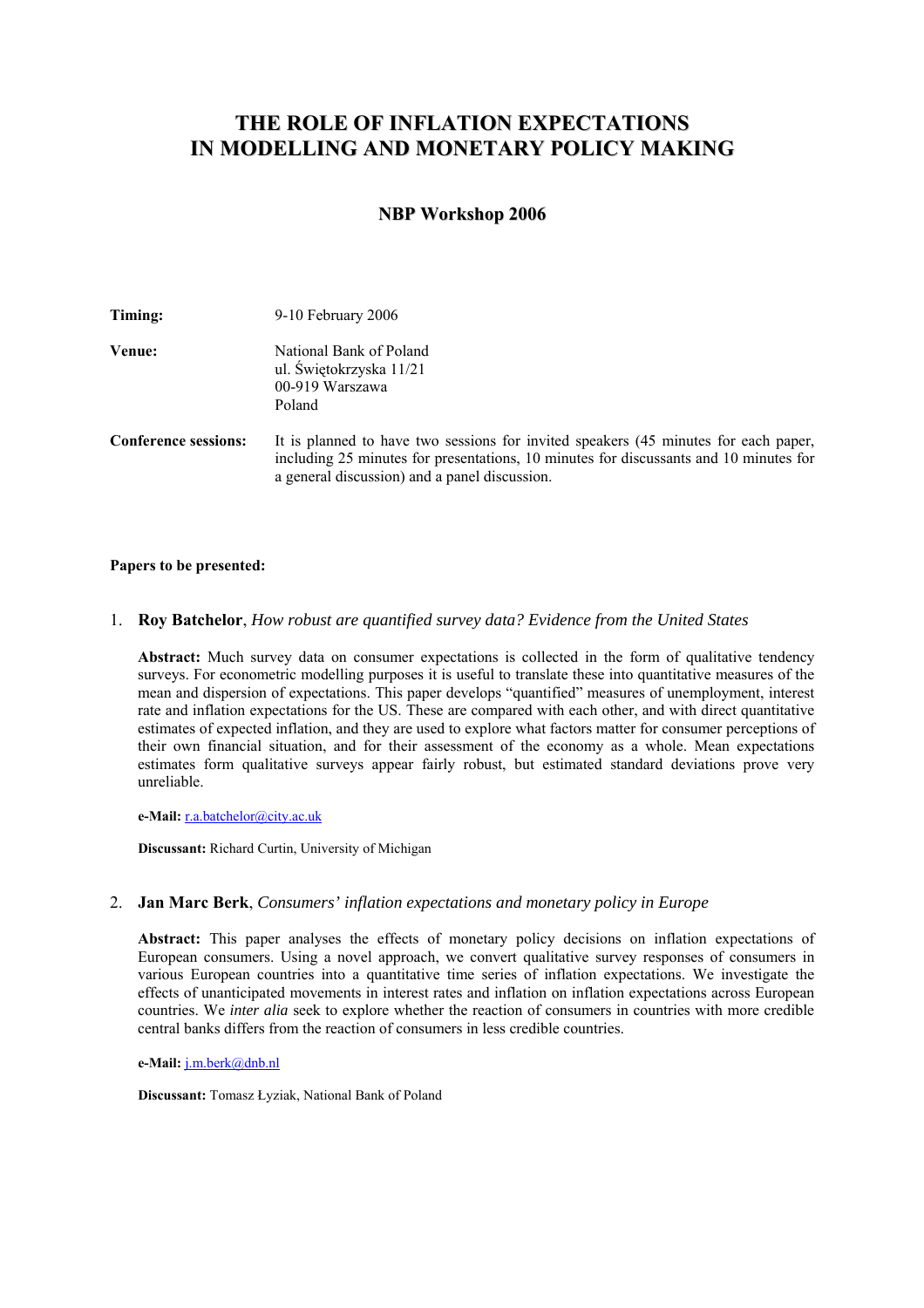#### 3. **Michael F. Bryan, Stefan Palmqvist**, *Testing near-rationality using detailed survey data*

**Abstract:** This paper considers the evidence of "near-rationality," as described by Akerlof, Dickens, and Perry (2000). Using detailed surveys of household inflation expectations for the United States and Sweden, we find that the data are generally unsupportive of the near-rationality hypothesis. However, we document that household inflation expectations tend to settle around discrete and largely fixed "focal points," suggesting that both U.S. and Swedish households gauge inflation prospects in rather broad, qualitative terms. Moreover, the combination of a low-inflation environment and an inflation target in Sweden has been accompanied by a disproportionately high proportion of Swedish households expecting no inflation. However, a similar low-inflation trend in the United States, which does not have an explicit inflation target, reveals no such rise in the proportion of households expecting no inflation. This observation suggests that the way the central bank communicates its inflation objective may influence inflation expectations independently of the inflation trend it actually pursues.

#### **e-Mail:** Stefan.Palmqvist@riksbank.se

**Discussant:** Maciej K. Dudek, National Bank of Poland

### 4. **Richard Curtin**, *Inflation expectations: theoretical models and empirical test*

**Abstract:** The University of Michigan data on consumers' inflation expectations has been analyzed by a wide range of scholars for nearly fifty years. The empirical evidence has been mixed about the extent to which inflation expectations are determined by a forward or a backward looking formation process. Distinguishing between these two basic hypotheses has implications on how such data are utilized by monetary policy authorities. More importantly, the outcome of such empirical tests has implications for the acceptance or rejection of either the rational expectations hypothesis of traditional economic models or the bounded rationality postulate of the newer behavioral models. Tests of the formation process of inflation expectations, however, have suffered from disagreements about how to implement and test the various theories. The inflation expectations data from the University of Michigan are used to highlight these different approaches and findings. The results indicate that neither the full rationality hypothesis nor the fully bounded rationality postulate proves adequate to capture the data.

#### **e-Mail:** curtin@isr.umich.edu

**Discussant:** Michael F. Bryan, Federal Reserve Bank of Cleveland

# 5. **Magnus Forsells and Geoff Kenny**, *Survey expectations, rationality and the dynamics of euro area inflation*

Abstract: This paper uses survey data in order to analyse and assess the empirical properties of consumers' inflation expectations in the euro area and explores their role in explaining the observed dynamics of inflation. The probability approach is used to derive quantitative estimates of euro area inflation expectations from the qualitative data from the European Commission's Consumer Survey. The paper subsequently analyses the empirical properties of the estimated inflation expectations by considering the extent to which they fulfil some of the necessary conditions for rationality. The results suggest an intermediate form of rationality. In particular, the surveyed expectations are an unbiased predictor of future price developments and they incorporate – though not always completely – the information contained in a broad set of macroeconomic variables. In addition, although persistent deviations between consumers' expectations and the rational outcome have occurred, consumers are shown to rationally adjust their expectations in order to eventually "weed out" any systematic expectational errors. Interestingly, perhaps reflecting changes in the monetary policy regime, there is also evidence of "growing" rationality in the sense that expectations have become more rational over the 1990s compared with the 1980s. Moreover, estimates of a hybrid Phillips curve – which nests both backward and forward-looking inflation dynamics – suggests that consumer expectations played a role in determining the actual dynamics of inflation over the period 1985-2001.

**e-Mail:** Magnus.Forsells@ecb.int, Geoff.Kenny@ecb.int

**Discussant:** Fabien Curto Milet, Balliol College, Oxford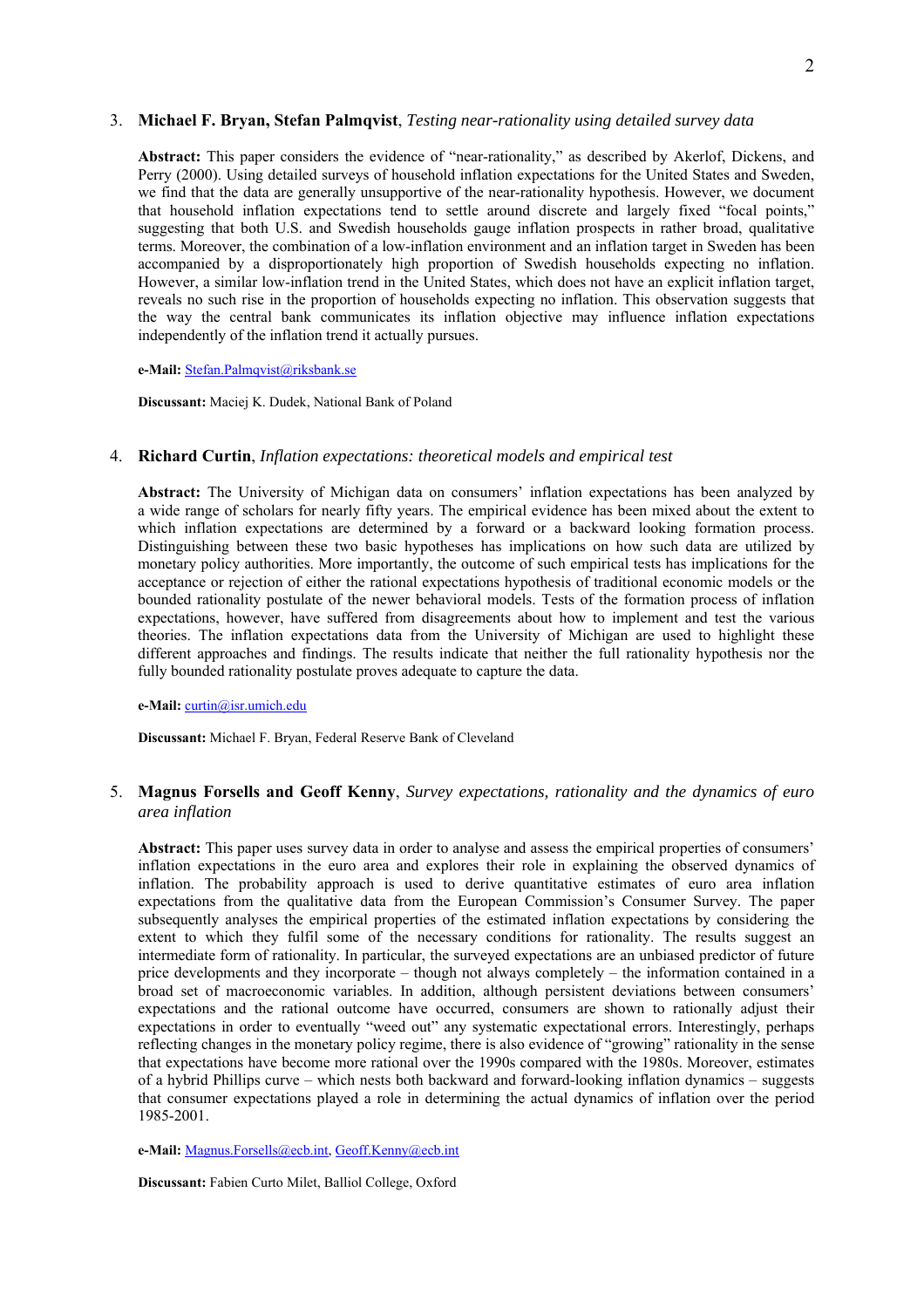#### 6. **Martin Fukač**, *Should private expectations concern central bankers?*

**Abstract:** We analyze the standard New Keynesian economy adjusted by a financial intermediation sector, heterogenous, imperfect knowledge, and adaptive learning. We consider two groups of agents (i) private agents (households, firms, private banks) and (ii) the central bank who differ in their knowledge and expectations. The monetary-policy transmission is non-trivial in this environment. The interest rate directly affecting the decisions of households and firms is influenced by the private banks expectations, and the monetary policy may get distorted. The basic finding suggests the higher knowledge heterogeneity, the less active monetary policy should be in order to stabilize the economy. This contrasts the standard literature with homogenous knowledge and expectations.

**e-Mail:** martin.fukac@cnb.cz, fukac@volny.cz

**Discussant:** Zoltan Jakab, National Bank of Hungary

7. **Christina Gerberding**, *Household versus expert forecasts of inflation: New evidence from European survey data*

**e-Mail:** christina.gerberding@bundesbank.de

**Discussant:** Emilia Tomczyk, Warsaw School of Economics

8. **Ryszard Kokoszczyński, Tomasz Łyziak, Ewa Stanisławska**, *Consumer inflation expectations. Usefulness of survey-based measures – a cross-country study*

Abstract: We apply different versions of probability and regression methods to quantify consumers' inflation perception and expectations in the Czech Republic, Hungary, Poland and Slovakia. The assessment of their usefulness leads us to the conclusion that survey-based measures are not sufficiently reliable in Hungary and Slovakia. Therefore analysing one of the requirements of the rational expectations hypothesis, namely their unbiasedness, we constrain our analysis to Czech and Polish consumers. It seems that consumer inflation expectations in both economies do not fulfil rational expectations. Therefore estimating New Keynesian Phillips curves we relax that theoretical assumption.

**e-Mail:** Ryszard.Kokoszczynski@mail.nbp.pl, Tomasz.Lyziak@mail.nbp.pl, Ewa.Stanislawska@mail.nbp.pl

**Discussant:** Martin Fukač, Czech National Bank

# 9. **Staffan Lindén**, *400 000 observations on inflation perceptions and expectations in the EU. What will they tell us?*

**Abstract:** A straight forward way to measure the inflation expectations of the public is to ask people about their expectations, and in fact, a few surveys do exactly that. In November 2002, it was decided to introduce two new questions into the Harmonised Consumer Survey for the European Union, thus adding to the number of surveys that explicitly ask respondents about their inflation perceptions and expectations. The aim of the two new questions was to obtain point estimates of the perception and expectation, using a quantitative formulation on past and future inflation. There are two objectives of this paper. First, as the dataset used is new, a substantial part of this report is devoted to presenting the data. The second objective is to investigate in what way incentives can explain deviations between perceived and expected inflation and the official inflation rate. Since it is costly to both gather and analyse data to make a prediction of inflation, the hypothesis is that only those people with strong incentives to do so will attain this information, and thus be able to give informative answers to the survey questions. The main results show that stronger incentives to collect information on inflation induce respondents to produce perceived and expected inflation rates that closer correspond to the official rate of inflation. Basically the gap between the official rate and the average expected rate is halved.

#### **e-Mail:** Staffan.Linden@cec.eu.int

**Discussant:** Stefan Palmqvist, Sveriges Riksbank